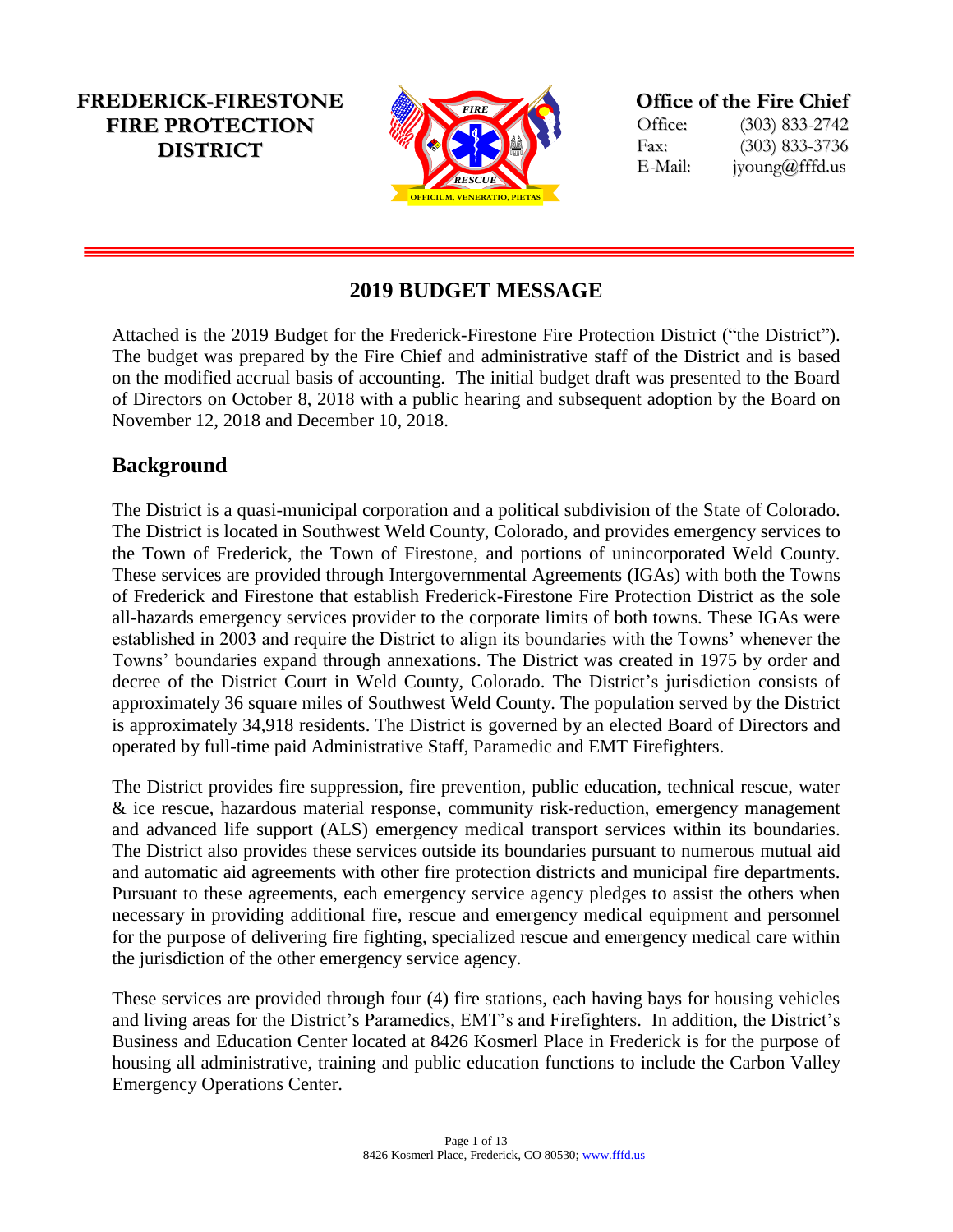The District currently owns five (5) Type I Engines, one (1) Aerial Apparatus, one (1) Heavy Rescue, two (2) Type VI Brush Trucks, one (1) Water Tender, three (3) ALS Transport Ambulances, and nine (9) additional support vehicles. Over the past three (3) years, the District has responded to an average of more than 2,200 calls annually. The District's final incident tally for 2017 was 2,378. The District has seen an approximate six percent increase in service demands each year for the last five (5) years.

The following table provides a history of the population of the Towns of Frederick and Firestone, Weld County, and the State. In the Census period of 2000 and 2010, the populations of the Town of Frederick increased by 251.8%, the Town of Firestone increased by 431.8%, Weld County increased by 39.7% and the population of the State of Colorado increased by 16.9%. Both Towns are reporting an approximate six percent growth in population each year. Since 2000 the District has seen a 660% increase in residents.

| Year                  | Town of<br>Frederick | Percent<br>Change | Town of<br>Firestone | Percent<br>Change | Weld<br>County | Percent<br>Change | State of<br>Colorado                                                                             | Percent<br>Change |
|-----------------------|----------------------|-------------------|----------------------|-------------------|----------------|-------------------|--------------------------------------------------------------------------------------------------|-------------------|
| 1970                  | 696                  | $-$               | 570                  | $---$             | 89.297         | $-$               | 2,209,596                                                                                        |                   |
| 1980                  | 855                  | 22.8              | 1,204                | 111.2             | 123,438        | 38.8              | 2,889,735                                                                                        | 30.8%             |
| 1990                  | 988                  | 15.7              | 1,358                | 12.8              | 131,821        | 6.8               | 3,294,394                                                                                        | 14.0%             |
| 2000                  | 2,467                | 149.7             | 1,908                | 40.5              | 180,936        | 37.3              | 4,301,261                                                                                        | 30.6%             |
| 2010                  | 8,679                | 251.8             | 10,147               | 431.8             | 252,825        | 39.7              | 5,029,196                                                                                        | 16.9%             |
| $\mathcal{C}$ outpoon |                      |                   |                      |                   |                |                   | United States Department of Commons Duneau of Canaus (Nort population undate schoduled for 2020) |                   |

#### Table 1: Population Changes 1970-2010

Sources: United States Department of Commerce, Bureau of Census. (Next population update scheduled for 2020)

### **Assessed Values**

The following table, based on the 2018 Final Assessed Valuation (For 2019 Collections) displays the specific classes of real and personal property within the District:

| <b>Class</b>           | 2017 Final AV    | 2018 Final AV    | % of AV | \$ Change       | % Change  | <b>Budget</b> \$<br><b>Change</b> |
|------------------------|------------------|------------------|---------|-----------------|-----------|-----------------------------------|
| Vacant Land            | \$13,918,960     | \$10,554,890     | 1.90%   | $(\$3,364,070)$ | $-24.17%$ | (\$38,216)                        |
| Residential            | \$204,931,510    | \$215,783,200    | 38.81%  | \$10,851,690    | 5.30%     | \$123,275                         |
| Commercial             | \$93,500,560     | \$96,967,270     | 17.44%  | \$3,466,710     | 3.71%     | \$39,382                          |
| Industrial             | \$25,340,180     | \$29,992,070     | 5.39%   | \$4,651,890     | 18.36%    | \$52,845                          |
| Agricultural           | \$2,323,780      | \$2,370,740      | 0.43%   | \$46,960        | 2.02%     | \$533                             |
| Minerals               | \$1,446,190      | \$1,058,600      | 0.19%   | $(\$387,590)$   | $-26.80%$ | (\$4,403)                         |
| Oil & Gas (All)        | \$157,946,520    | \$167,743,710    | 30.17%  | \$9,797,190     | 6.20%     | \$111,296                         |
| State Assessed         | \$31,542,040     | \$31,512,280     | 5.67%   | $(\$29,760)$    | $-0.09%$  | (\$338)                           |
| <b>Exempt Property</b> | \$31,973,400     | \$34,550,860     | N/A     | \$2,577,460     | 8.06%     | \$29,280                          |
| <b>Total Value</b>     | \$530,949,740.00 | \$555,982,760.00 | 100.00% | \$25,033,020.00 | 4.71%     | \$284,375.11                      |

Table 2: 2018 Assessed Valuation of Classes of Property in the District (For 2019 Collections)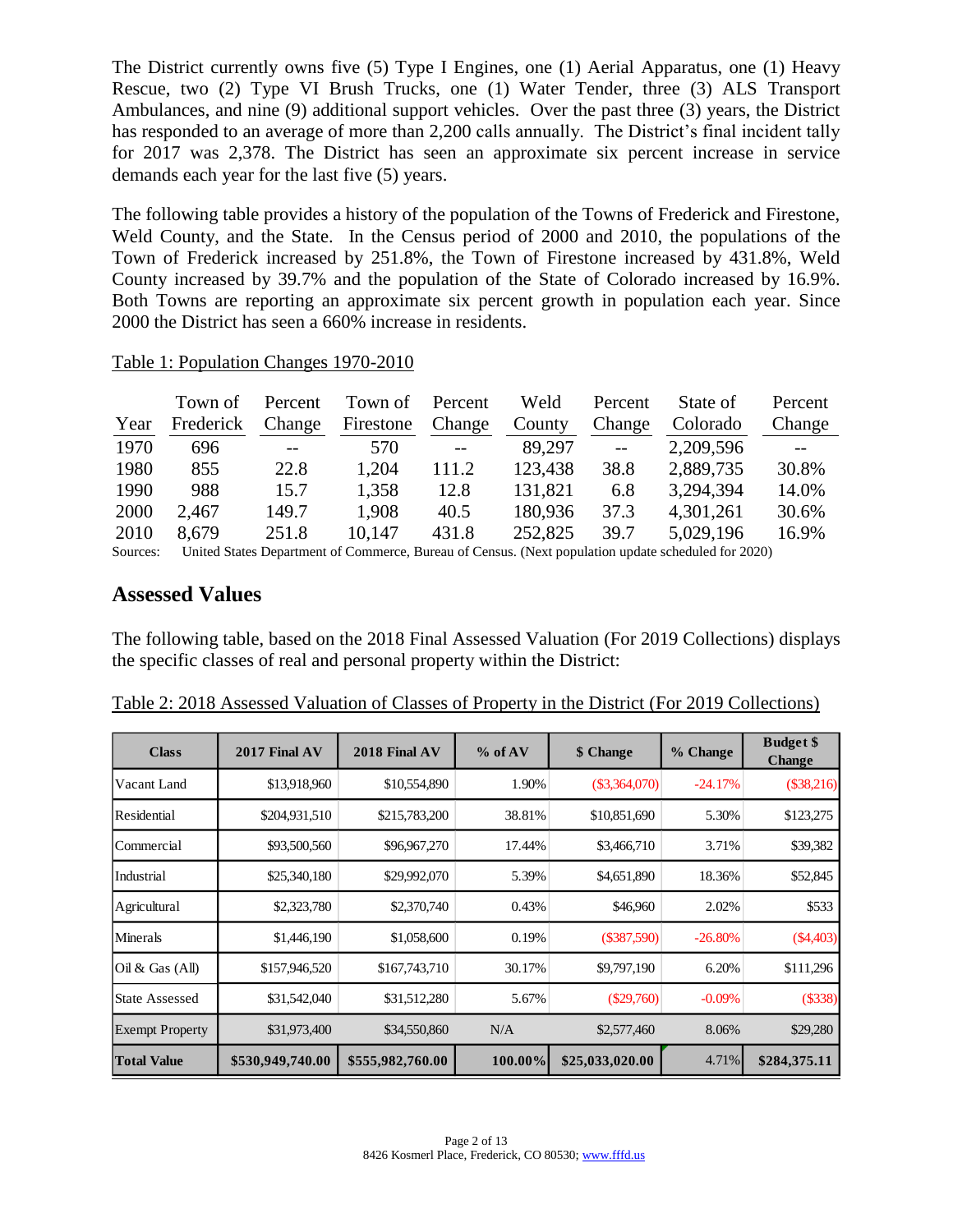

Figure 1: 2018 Assessed Valuation by Category

Figure 2: 2018 Property Category by Percentage of Budget (For 2019 Collections)

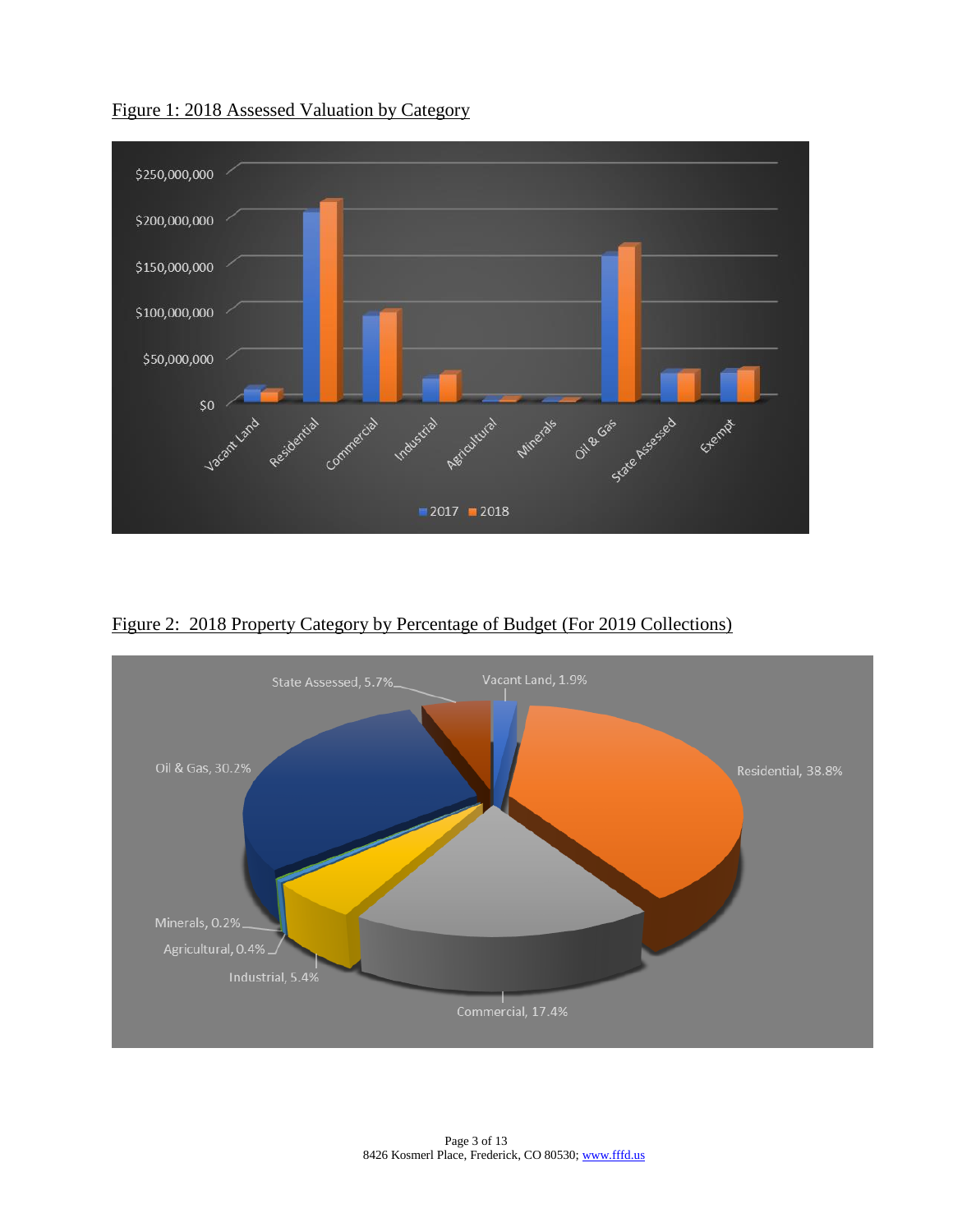## **2019 Budget Explanation**

The certified Mill Levy for the calendar year of 2019 is 11.360 mills for all general operating purposes, which represents the 2006 voter authorized level. An additional 0.601 mills is levied for debt service for General Obligation Bonds approved by voters in 2002 and refinanced by the District in 2011. The District maintains Intergovernmental Agreements (IGAs) with both the Towns of Frederick and Firestone and both the Frederick and Firestone Urban Renewal Authorities (FURAs) that provides for a 100% pass through of the District's mill levy for any funds collected by the FURAs in several Tax Increment Financing (TIF) areas.

Based on a Net Assessed Valuation of \$537,073,627 which includes the FURA TIF areas' valuation of \$18,899,133, the total property tax and TIF pass through revenue for the District in 2018 will be \$6,649,990 for both General and Bond Funds, an increase of \$55,560 over 2018 property tax revenue collections. An additional \$550,792 in revenue is anticipated from other revenue sources including Specific Ownership taxes and fees for services.

The District will transfer up to \$1,100,000 from its Reserves for scheduled capital replacement items and is funded through an annual General Fund allocation for the purpose of replacing or adding capital equipment and facilities as scheduled or required.

For 2019, those capital projects include; the final construction phase of the new Fire Station 4, an addition of one (1) ALS ambulance, replacement of the 1988 Water Tender, the replacement of two (2) staff vehicles, the replacement and lease of EMS capital equipment, and life cycle replacements for station furnishings including fitness equipment and computers, hazardous materials gas monitoring equipment, firefighting thermal imaging cameras, partial remodel for personnel living quarters at Station 1, and civil unrest ballistic PPE for front line personnel.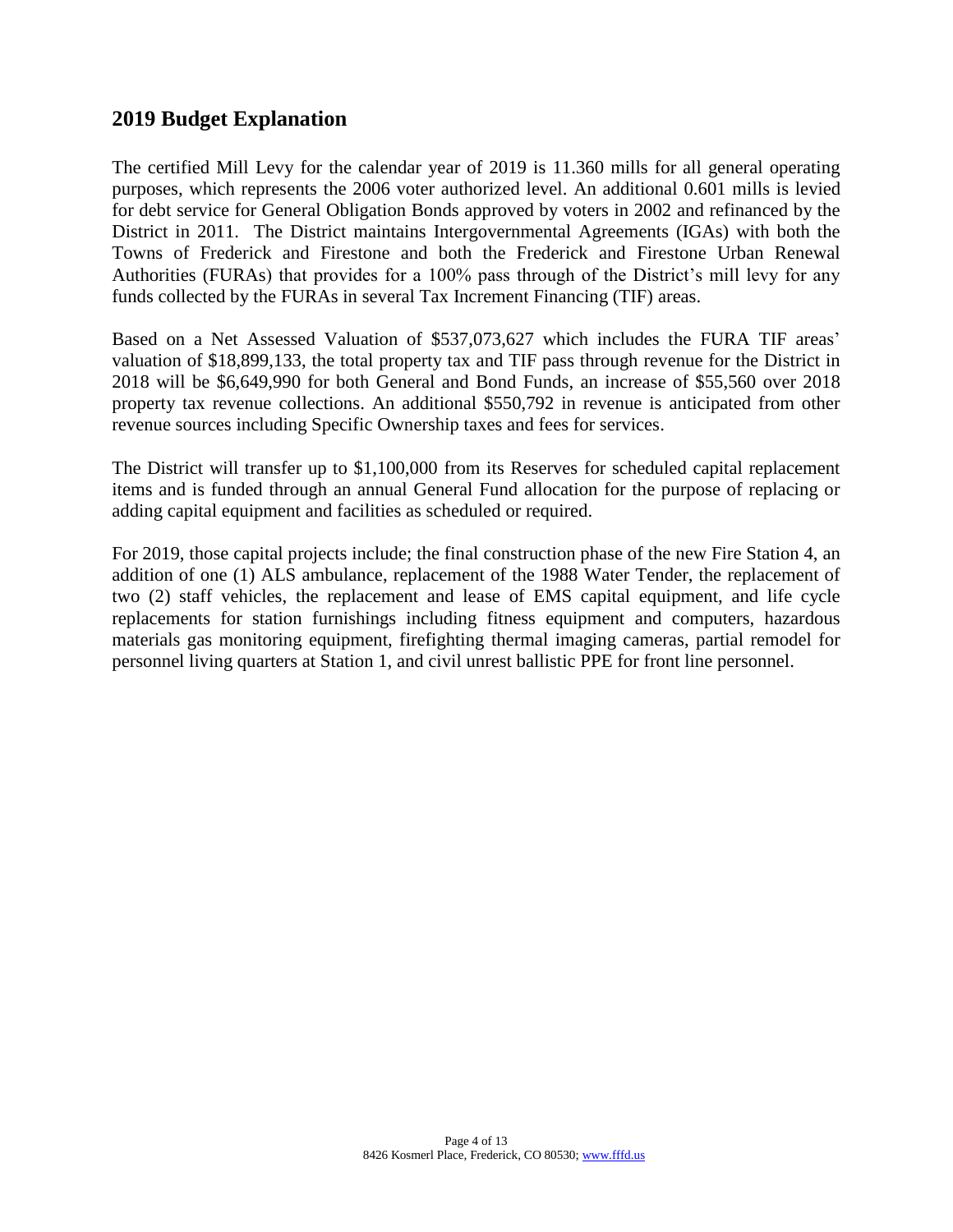## **Budget Allocations**

The following tables and figures detail comparisons between the 2018 and 2019 Budgets categorically:

#### Table 3: Budgeted 2018 & 2019 Revenue Comparison

| <b>Revenue (Less Bond &amp; Capital)</b> |             |          |  |
|------------------------------------------|-------------|----------|--|
| <b>Difference</b>                        |             |          |  |
| 2018                                     | \$7,525,969 |          |  |
| 2019                                     | \$7,571,794 | \$45,825 |  |

Table 4: 2018 & 2019 Expenditure Comparison

| <b>Expenditures (Less Bond &amp; Capital)</b> |             |                   |
|-----------------------------------------------|-------------|-------------------|
|                                               |             | <b>Difference</b> |
| 2018                                          | \$5,420,765 | \$1,399,652       |
| 2019                                          | \$6,820,417 |                   |

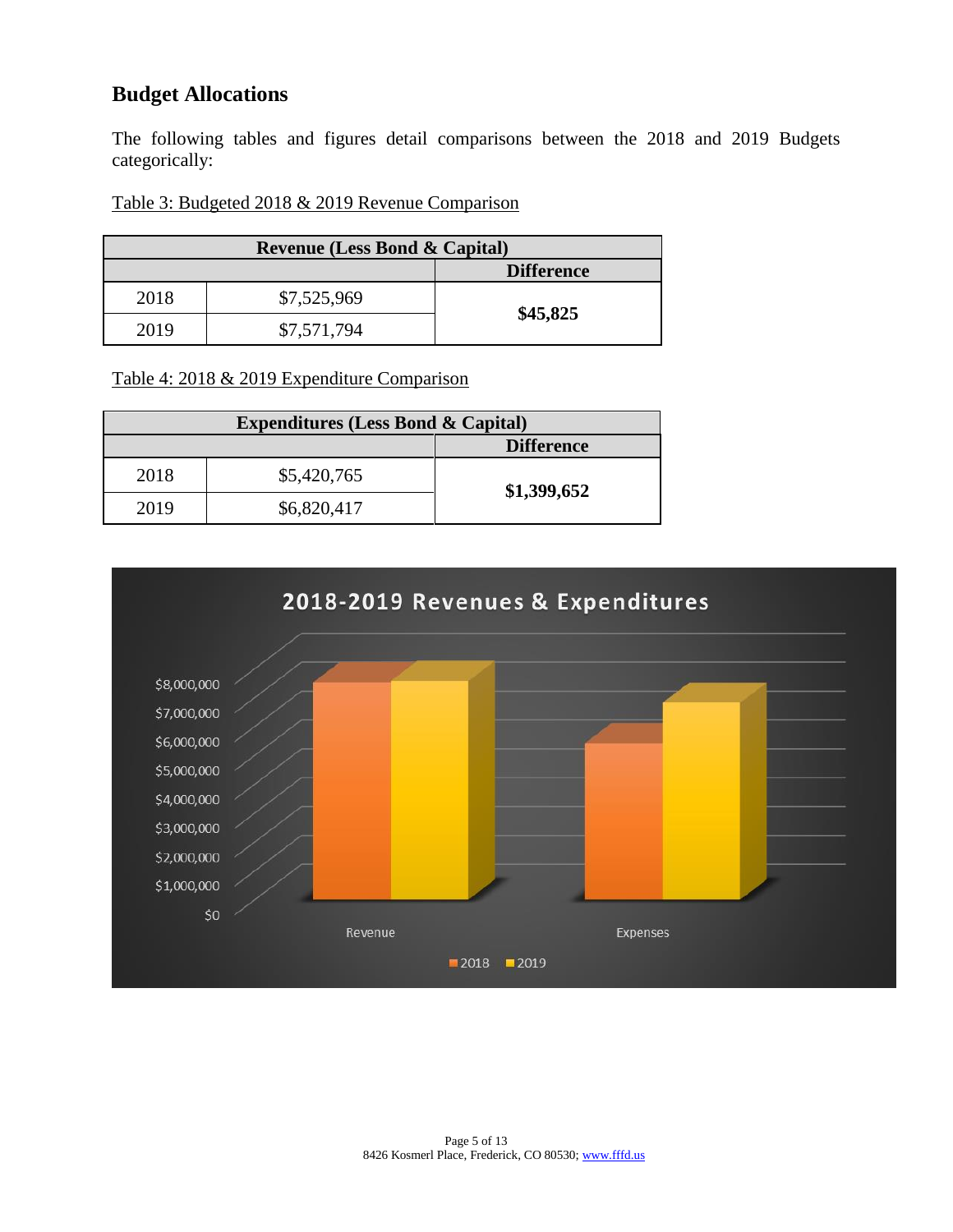Table 5: Budgeted 2018 & 2019 Fund Balance Comparison

| <b>Fund Balance Including Reserves</b> |             |                   |  |
|----------------------------------------|-------------|-------------------|--|
|                                        |             | <b>Difference</b> |  |
| Beginning 2018                         | \$6,843,054 |                   |  |
| Ending 2019                            | \$5,562,884 | (\$1,280,170)     |  |

Table 6: Budgeted 2018 & 2019 Outstanding Debt Principle Comparison

| <b>Outstanding Debt</b> |             |                   |  |
|-------------------------|-------------|-------------------|--|
|                         |             | <b>Difference</b> |  |
| 2018                    | \$1,175,000 |                   |  |
| 2019                    | \$890,000   | $(\$285,000)$     |  |

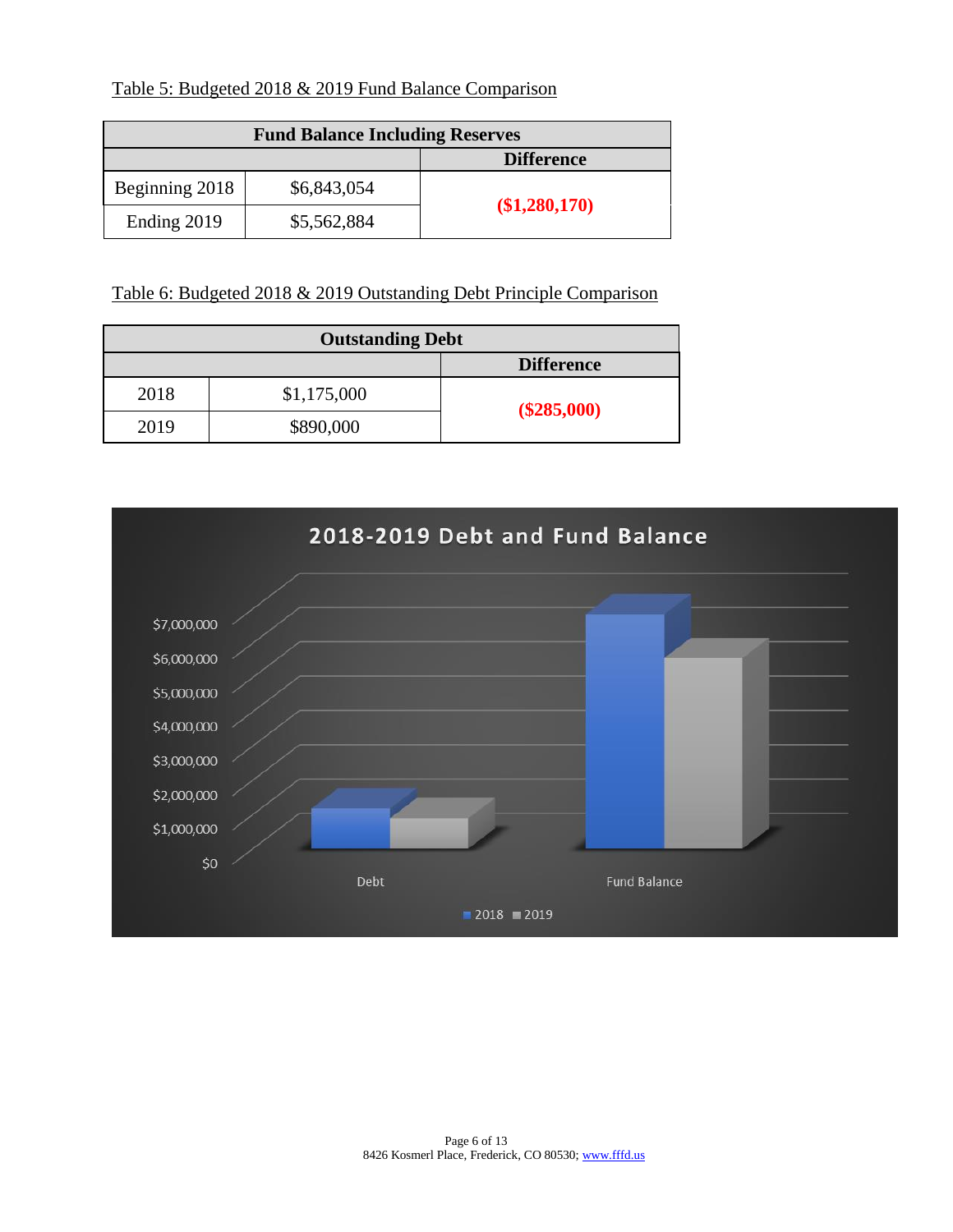| <b>Human Resource Expenditure</b> |             |                   |  |
|-----------------------------------|-------------|-------------------|--|
|                                   |             | <b>Difference</b> |  |
| 2018                              | \$5,016,312 | \$388,503         |  |
| 2019                              | \$5,404,815 |                   |  |

Table 8: Budgeted 2018 & 2019 Administration and Operational Expenditure Comparison

| <b>Administration &amp; Operational Expenditure</b> |             |          |  |
|-----------------------------------------------------|-------------|----------|--|
| <b>Difference</b>                                   |             |          |  |
| 2018                                                | \$1,308,698 |          |  |
| 2019                                                | \$1,400,902 | \$92,204 |  |

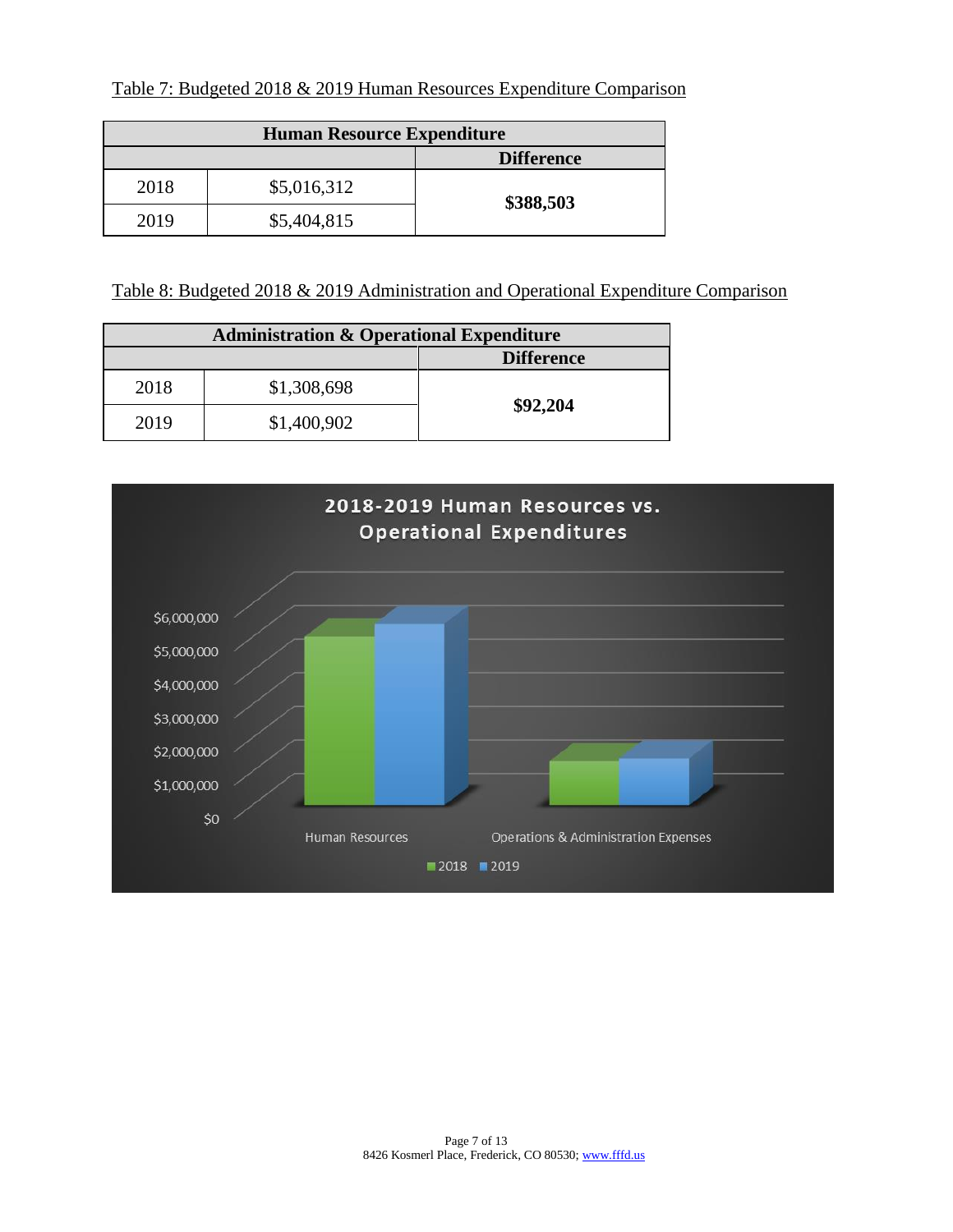## **Budget Appropriations**

Copies of the 2019 Weld County Certification of Mill Levies for both the General Fund and Bond Fund are attached. The worksheets attached to the budget spreadsheet explain expenditures and revenues for each line item in the budget. The 2019 Budget reflects a balance of expenditures and revenues with a revenue total of \$7,189,842 with an additional transfer of \$2,982,904 from Reserves for capital and special projects. This is allocated in these categories:

- 2019 General Fund Expenditures
- 2019 Classifications of Fund Balance
	- o Restricted Fund Balance
	- o Assigned Fund Balance
	- o Unassigned Fund Balance
- 2019 FPPA Volunteer Pension

#### **2019 GENERAL FUND EXPENDITURES**

| <b>General Operations</b>                     |                            | \$6,810,414 |
|-----------------------------------------------|----------------------------|-------------|
| <b>FPPA Volunteer Pension Contribution</b>    |                            | \$10,003    |
| <b>Capital Expenditures</b>                   |                            | \$1,093,772 |
| <b>General Obligation Bond - Debt Service</b> |                            | \$321,788   |
|                                               | <b>TOTAL EXPENDITURES:</b> | \$8,235,977 |

The District maintains restricted, assigned, and unassigned classifications of the General Fund's Fund Balance in order to satisfy statutory requirements as well as providing funding for specific future capital and life-cycle replacement projects. This is needed to maintain service levels into the foreseeable future. The District's fund balance classifications are as follows:

### **2019 CLASSIFICATIONS OF FUND BALANCE**

#### **Classification: Restricted Fund Balance**

| <b>Tabor Reserve</b>                 |                        |               |
|--------------------------------------|------------------------|---------------|
| <b>Carry-Over From Prior Year</b>    |                        | \$181,450     |
| 2019 Contribution                    |                        | \$18,445      |
| 2019 Withdrawal                      |                        | $\frac{$0}{}$ |
|                                      | 2019 Carry-Over        | \$199,895     |
| <b>Operating Contingency Reserve</b> |                        |               |
| <b>Carry-Over From Prior Year</b>    |                        | \$1,724,579   |
| 2019 Contribution                    |                        | \$0           |
| 2019 Withdrawal                      |                        | \$0           |
|                                      | <b>2019 Carry-Over</b> | \$1,724,579   |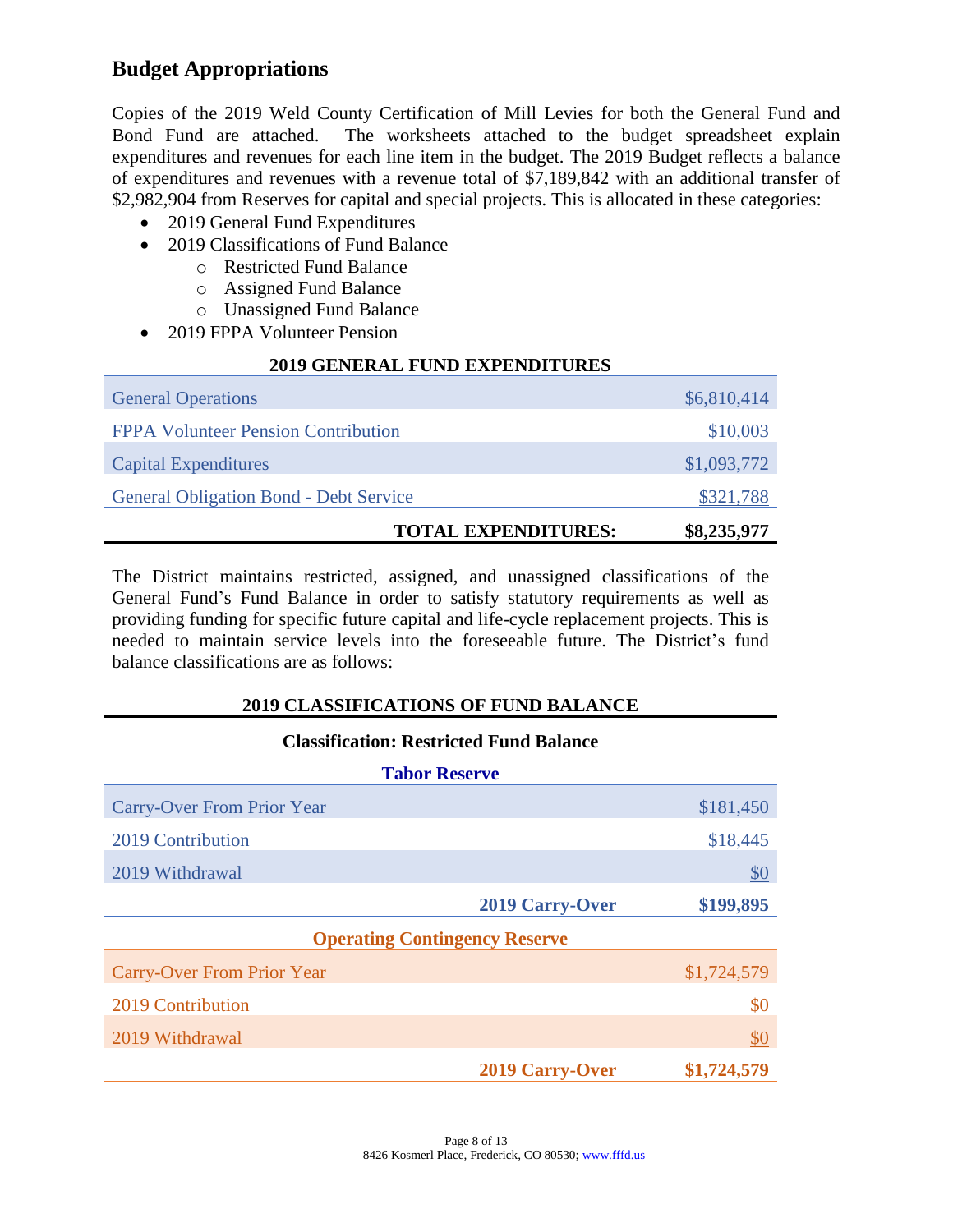### **Bond Contingency Reserve**

| <b>Carry-Over From Prior Year</b> |                 | \$398,844     |
|-----------------------------------|-----------------|---------------|
| 2019 Contribution                 |                 | <sup>30</sup> |
| 2019 Withdrawal                   |                 | <b>SC</b>     |
|                                   | 2019 Carry-Over | \$398,844     |

## **Classification: Assigned Fund Balance**

|                                                | <b>Facility Reserve</b> |                |  |  |
|------------------------------------------------|-------------------------|----------------|--|--|
| <b>Carry-Over From Prior Year</b>              |                         | \$54,593       |  |  |
| 2019 Contribution                              |                         | \$347,500      |  |  |
| 2019 Withdrawal                                |                         | $(\$400,200)$  |  |  |
|                                                | <b>2019 Carry-Over</b>  | \$1,893        |  |  |
| <b>Equipment Reserve</b>                       |                         |                |  |  |
| <b>Carry-Over From Prior Year</b>              |                         | \$326,710      |  |  |
| 2019 Contribution                              |                         | \$385,000      |  |  |
| 2019 Withdrawal                                |                         | $(\$708,272)$  |  |  |
|                                                | <b>2019 Carry-Over</b>  | \$3,438        |  |  |
| <b>Classification: Unassigned Fund Balance</b> |                         |                |  |  |
| <b>Carry-Over From Prior Year</b>              |                         | \$1,713,945    |  |  |
| 2019 Contribution                              |                         | \$0            |  |  |
| 2019 Withdrawal                                |                         | $($ \$426,145) |  |  |
|                                                | <b>2019 Carry-Over</b>  | \$1,287,800    |  |  |

The District maintains a pension fund for qualified and vested volunteer firefighters. The fund is administered by the Fire and Police Pension Association of Colorado (FPPA) in accordance with state and federal regulations.

| <b>2019 FPPA Volunteer Pension</b> |                 |              |
|------------------------------------|-----------------|--------------|
| <b>Carry-Over From Prior Year</b>  |                 | \$126,024    |
| <b>District Contribution</b>       |                 | \$10,003     |
| <b>State Matching</b>              |                 | \$9,003      |
| Income                             |                 | \$4,523      |
| <b>Disbursements</b>               |                 | $(\$31,200)$ |
| <b>Expenses</b>                    |                 | (\$8,305)    |
|                                    | 2019 Carry-Over | \$110,048    |

Page 9 of 13 8426 Kosmerl Place, Frederick, CO 80530[; www.fffd.us](http://www.fffd.us/)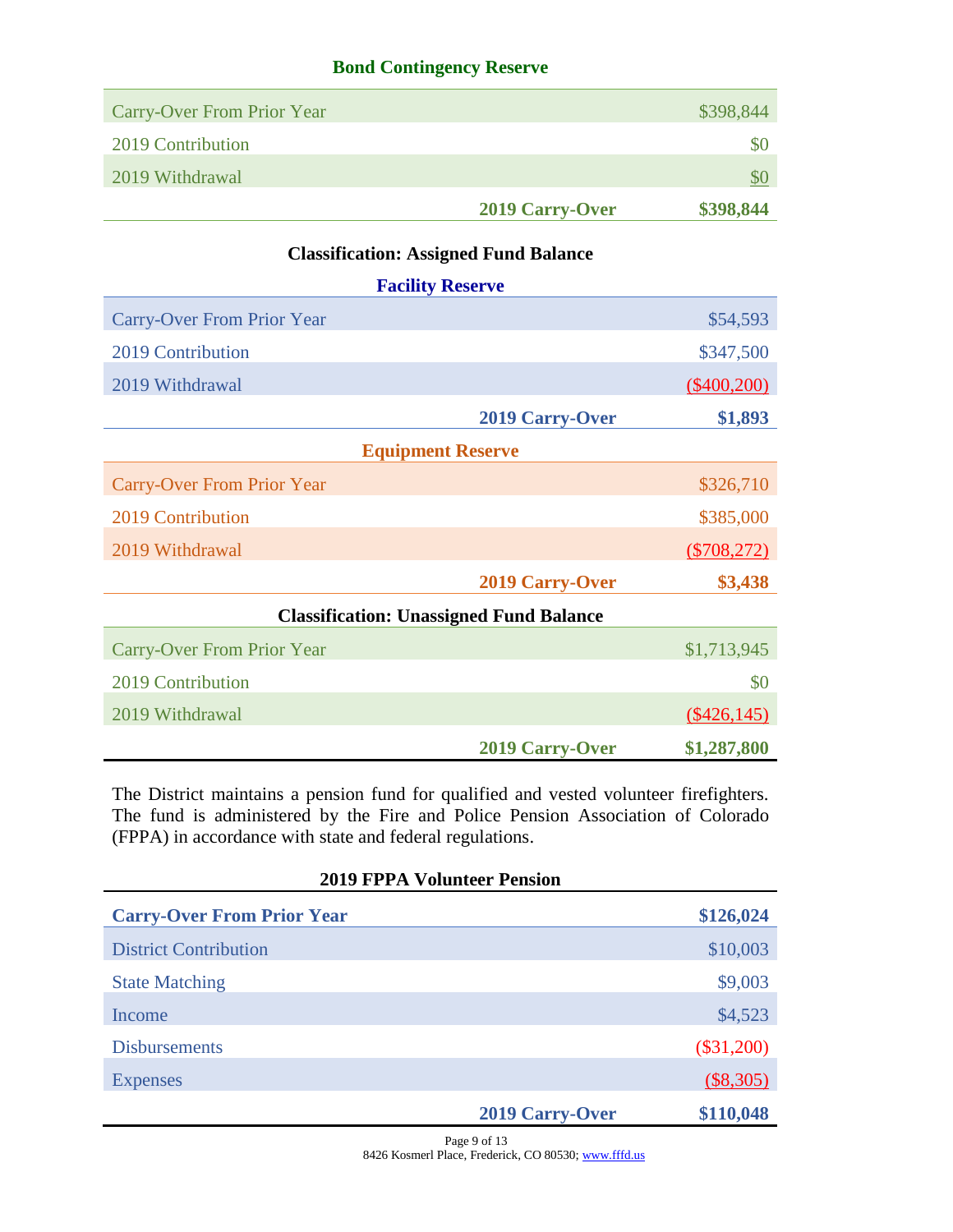## **Noteworthy Projects 2019**

In addition to funding normal operations required to maintain current service delivery levels, the 2019 Budget reflects the following notable projects:

#### **Staffing & Personnel:**

- Due to continuing increases in community development in both residential and commercial, emergency service demands continue to increase workloads on existing line and administrative staff. Since the District is a smaller organization, any workload increase at one level has an overflow and backlog effect on other areas and positions within the organization. Compounding the growth in service demands, assessed values remain volatile mainly due to oil & gas pricing and instability and any new revenues below 5% are only sufficient to sustain services and programs, not grow them. In order to address these workload issues, for 2019 the District will implement the following Staffing Plan enhancements:
	- 1. In order to begin to address the overflow and demand in the area of Fleet Maintenance the District will begin a partnership with the Town of Frederick in 2019 to assist with Fleet Maintenance. The District will cost-share a fulltime mechanic with the Town of Frederick beginning in January of 2019. This position will assist and coordinate the District's fleet maintenance on an ongoing basis. This program will assist the District by providing a timelier and cost-effective solution for our preventative maintenance of our fleet. This is a gap-stop until the District can either pay for a full-time mechanic in the future or continue the partnership with the Town of Frederick, as both organizations continue to grow exponentially.
	- 2. In order to begin to address the overflow and backlog at the emergency management level of the Carbon Valley Emergency Management Agency. The District has taken the initiative to hire a full-time emergency management coordinator in 2019. This position will be cost shared between five (5) agencies of the Carbon Valley area. The five (5) agencies participating in ensuring the Carbon Valley area is better prepared for any man-made or natural disasters are Frederick-Firestone Fire Protection District, Town of Frederick, Town of Firestone, Town of Dacono, and Mountain View Fire Protection District. The full-time employee will be an employee of the District and the salary and benefits will be cost-shared between all the agencies involved.

### **Fleet & Equipment:**

▪ Ambulance Addition. The District will purchase a new Ambulance in 2019. The new chassis will have a gasoline motor rather than diesel. Because the District's service demands continue to increase functional front-line and reserve ambulances are required within our fleet. This project will be funded out of our reserve funds with full payment being made in 2019 upon delivery.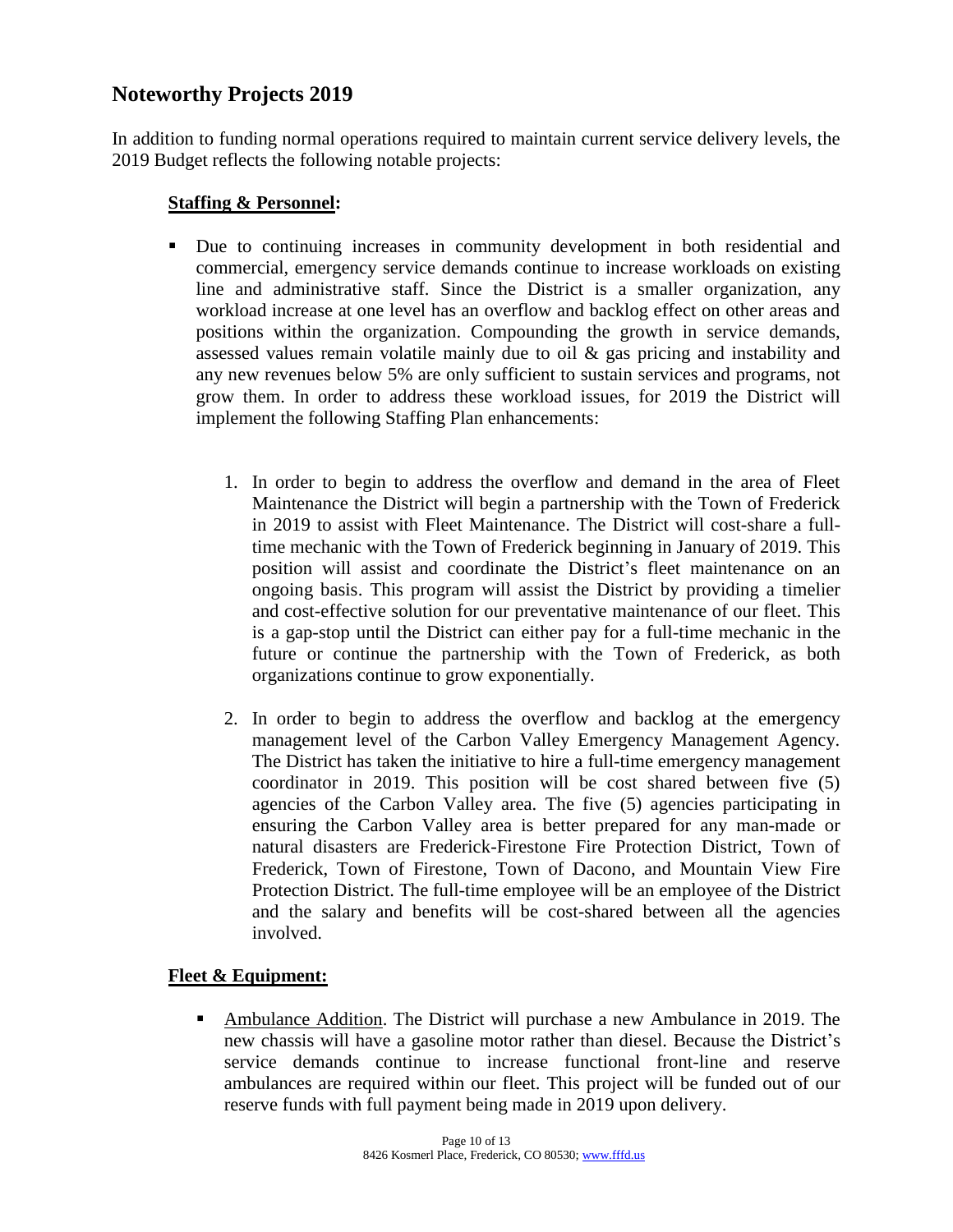▪ Tender Replacement. The District will purchase a new Water Tender in 2019. The new Tender will replace the District's 1988 Water Tender and will include all the new safety features required by NFPA for the safety of our personnel and community.

## **Facilities:**

- Final Construction of new Station 4. The District will complete the final construction phase for the new facility for Fire Station 4 located at 10706 Weld County Road 7 between Weld County Road 22 and Highway 119 in January of 2019. This new facility is necessary to maintain response time benchmarks and ISO requirements due to the development and inclusion of new property within the District's boundaries along the Highway 119/Firestone Boulevard corridor. This project will be funded out of our reserves.
- Partial remodel of Station 1. The District will complete a partial remodel of the living quarters of Fire Station 1. This remodel will enhance the living area to include the kitchen and dayroom area and will provide more privacy to our personnel within the sleeping quarters and restroom areas. Station 1 is the oldest station in the District and was built in the early 80's. This will be funded out of our reserves.

## **General Obligation Bonds**.

▪ The District will continue paying down the 2003 General Obligation Bonds in 2019 with two (2) interest payments and one (1) principal payment. The total of the payments will be \$321,788, and the remaining outstanding debt at the end of 2019 will be \$890,000 down from the original \$4,045,000 in 2003. The Bond Fund mill levy will be .601 in 2019 to account for the increase in property tax revenue and make the 2019 minimum debt payment.

### **Districts Reserves:**

- The District's Reserves were established to provide for three (3) main purposes:
	- 1. To provide for emergency funding of unanticipated expenses resulting from natural or manmade emergencies, unanticipated revenue shortages, additional expenses not anticipated with approved projects;
	- 2. To provide for capital planning and life-cycle replacement through an annual contribution for fleet, capital equipment, and facilities purchasing;
	- 3. To provide for a holding account for unanticipated bond revenues collected in above bond expenses in order to eliminate the Bond Mill Levy 1.5 years earlier than the expiration of the Bond.
- All reserves are maintained in either a ColoTrust Account (Plus or Prime), Checking Account, or Savings Account. All funds in the ColoTrust Account or any investment account must be maintained, secured and invested only in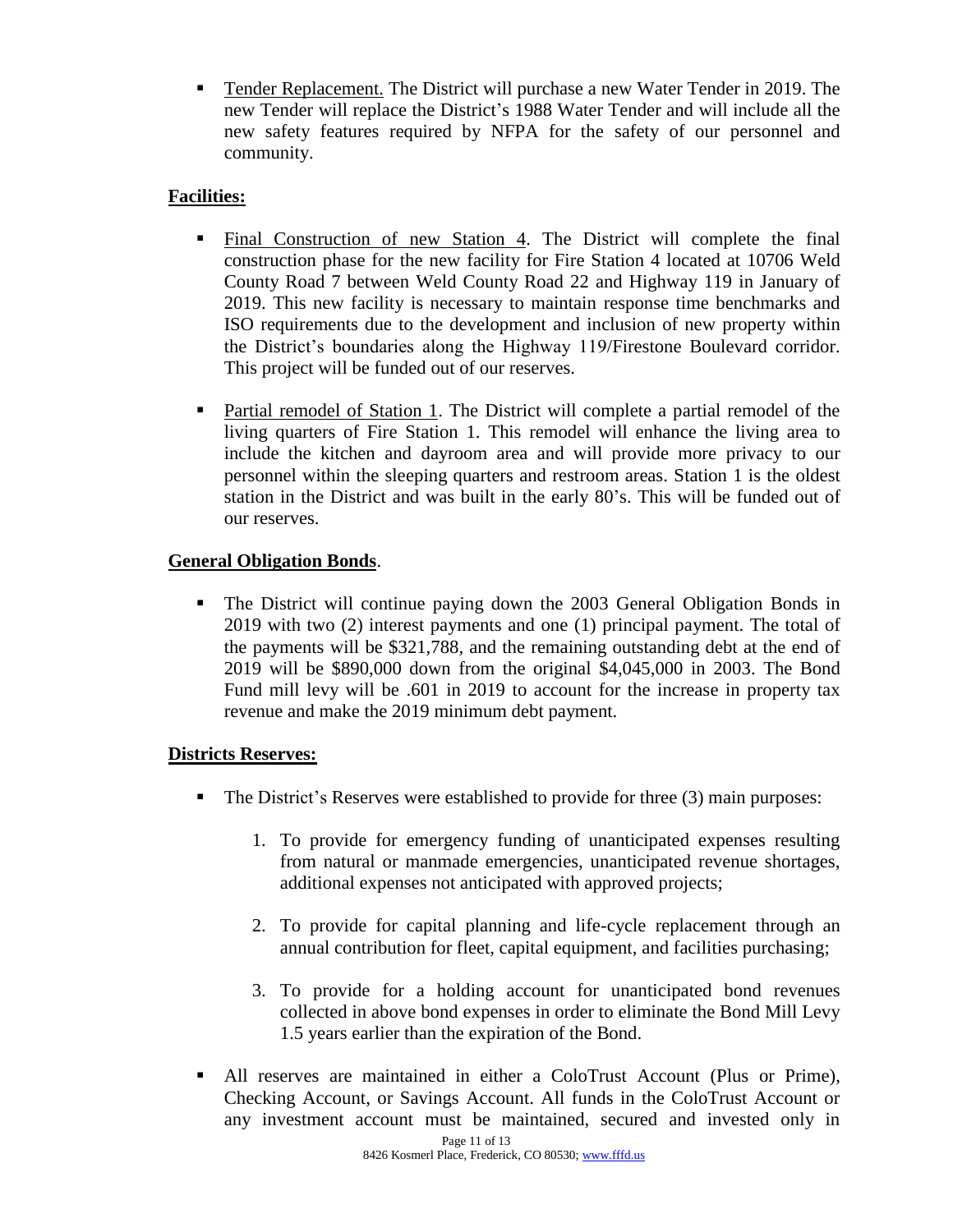investments specifically authorized by Federal and State standards. For 2019, additional restrictions on Money Market Accounts were added to those requirements. The District uses three (3) types of fund balance classifications that meet GASB standards:

- 1. Unassigned Fund Balance This classification may be utilized for unspecified or unanticipated projects or shortfalls to the General Fund, or for other purposes determined by the Board or the Fire Chief.
- 2. Assigned Fund Balance These reserves utilized for specific purchasing purposes such as lifecycle replacement, addition of equipment or station construction and renovation projects.
- 3. Restricted Fund Balance These reserves are only allowed to be used for a declared emergency or specific statutory items. Regulations regarding the use of these funds are established by constitutional provisions, enabling legislation, constraints that are externally imposed by creditors, grantors, contributors, or the laws or regulations of other governments. Transfers made from these accounts require specific Board action through Resolution and may require repayment within strict timeframes.
- The District will maintain the following Reserves in 2019:
	- 1. Operational Contingency Reserve. This is established in a ColoTrust Prime account to allow for funding flexibility during short periods of economic downturns and to provide for funding of unforeseen expenses that occur during a budget year. The District targets to retain 25% of its operating budget in Restricted Reserve, not including assigned capital replacement funds or restricted debt service funds. This is accomplished through two (2) accounts; the restricted TABOR Reserve and the restricted Operating Contingency Reserve. The TABOR Reserve is 3% of the District target and the Operating Contingency Reserve targets the remaining 22%. Each year the District adds surplus revenue to this account which has increased the funding level above the 22% target. The projected 2019 year-end balance of this fund will be \$1,924,474. The total Restricted Cash Reserves for year-end 2019 is projected to be 35% of the overall Operating Budget, or 10% over targeted levels.
	- 2. TABOR Reserve. The District is required by Colorado Statute to hold 3% of its operating budget in an emergency reserve. These funds can only be accessed in times of a declared emergency and only for certain restricted purchases. The used funds are required to be repaid in the following budget year. A transfer of \$18,445 will be made from the Fund Balance account into the TABOR Reserve in order to maintain the 3% funding level.
	- 3. Bond & Debt Service Reserve. The Debt Service Schedule displays the Bond principle, interest, and fee payments from 2003 to maturity in 2023. This reserve was created to eliminate the Bond Mill Levy 1.5+ years earlier than the Bond maturity in 2023.